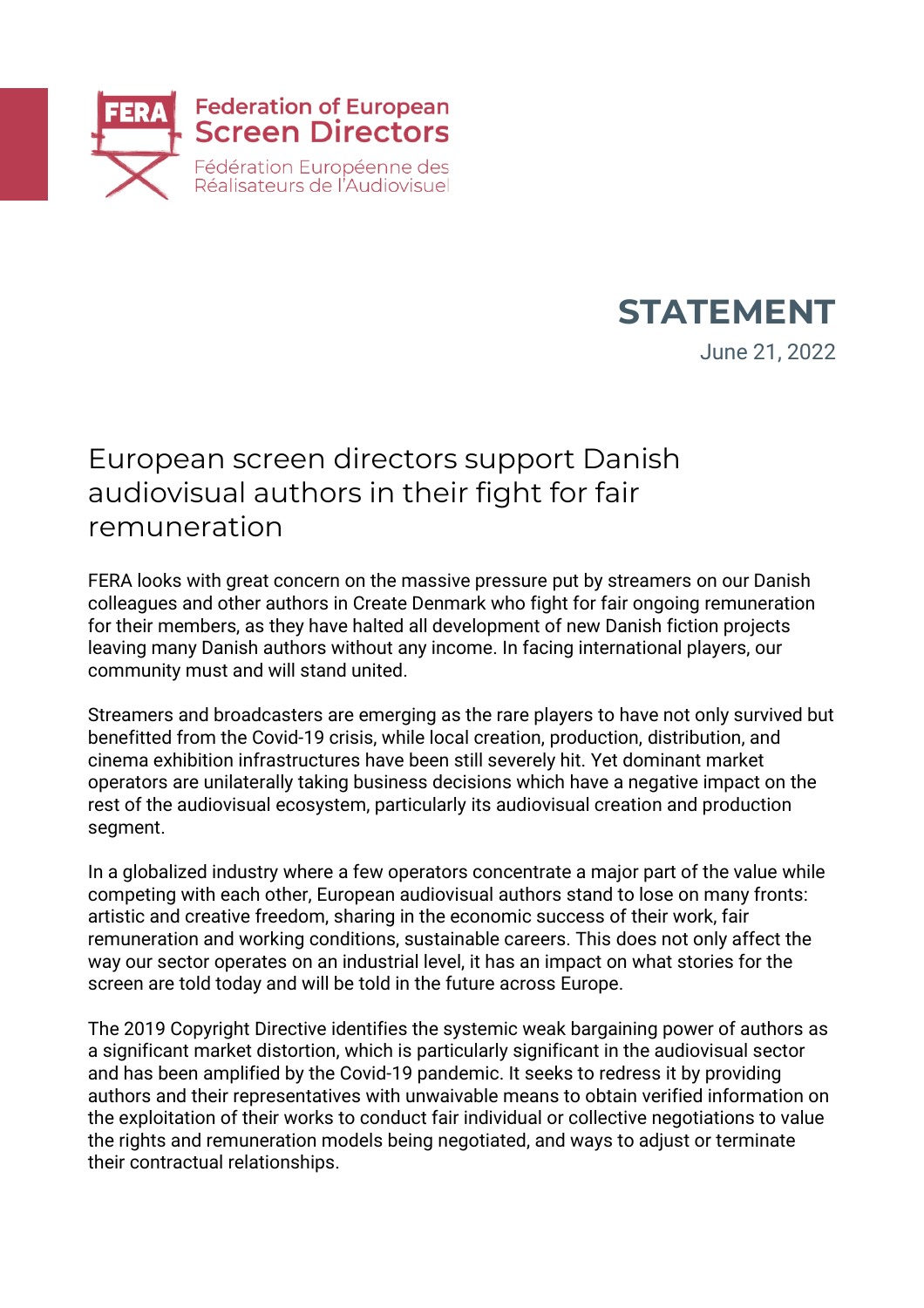As the vast majority are freelancers with little to no job security or access to social benefits, audiovisual authors need to share in the economic success of their works across the board – as authors from other Cultural and Creative sectors traditionally do in Europe. Production costs covering most – if not all – authors' remuneration does not square with European audiovisual filmmakers' socio-economic reality and therefore does not qualify as a fair remuneration model.

No market player, no matter its size, should be allowed to unilaterally challenge the letter and the spirit of the common European legal framework and to trample on authors' rights: without them, there can be no true European cultural diversity in the future.

```
Contact: Pauline Durand-Vialle, CEO – pdv@filmdirectors.eu – +32 2 551 08 94
```